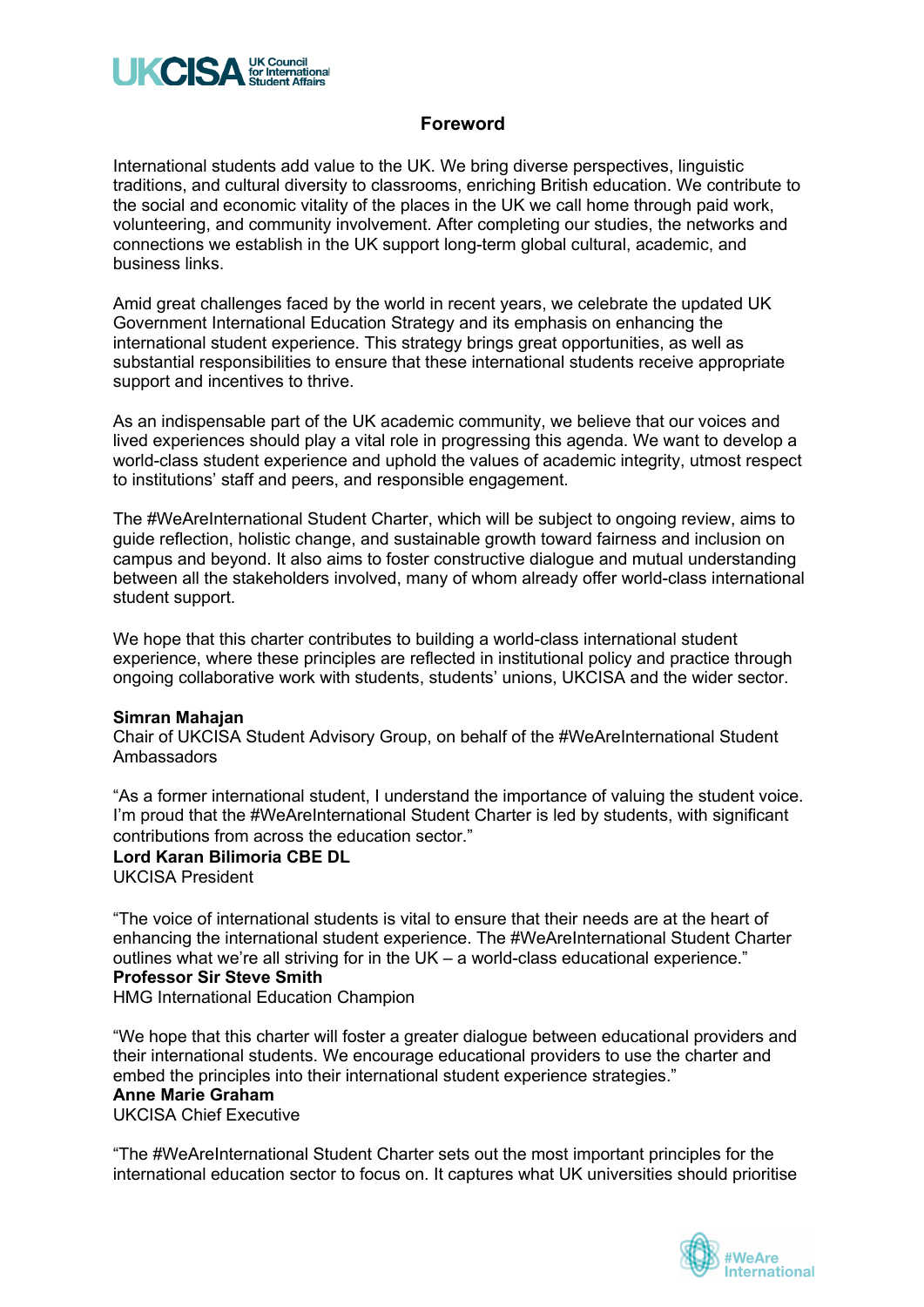

in their strategies, and I hope that colleagues across the sector will support #WeAreInternational." **Professor Koen Lamberts** UKCISA Chair

#### **Introduction**

The #WeAreInternational Student Charter is a student-led document, written by UKCISA's #WeAreInternational student ambassadors, and developed with the input of students and staff from across the international education sector in the UK.

The charter provides guidance on the fundamental principles for delivering a world-class international student experience, from pre-arrival to post-graduation.

As supporters of #WeAreInternational, institutions and organisations are pledging to work towards the provision of the highest level of international student experience and support, according to the five principles highlighted in the #WeAreInternational Student Charter.

# **#WeAreInternational Student Charter**

#### **1) Create a welcoming, inclusive, and equitable environment for international students in the UK**

International students represent a diverse body of people from different cultural, linguistic, racial, ethnic, religious, ideological, and political backgrounds as well as those with migratory status. This diversity is a point for celebration and should not pose risks to student safety, dignity, and overall experience.

External events or internal changes in institutional policies can affect international students in different ways; therefore, institutions should be mindful of the potential impacts of any given policy. Intercultural awareness should be nurtured across all organisational levels of education providers to promote clarity and accessibility of information, fostering an equitable environment for international students.

## **2) Value international students' perspectives and voices in institutional policy and decision-making**

Education providers and the international education community would benefit in multiple ways from recognising and including international students' voices in the institutional structures and decision-making spaces.

It is encouraged that institutional strategic plans and governance strategies are designed through active consideration of the international student experience in the short, mid, and long term, involving the multiple stakeholders who comprise the academic and wider community. Close collaboration and involvement of student bodies such as students' unions, clubs, and societies are pivotal to the promotion of these principles.

## **3) Integrate sustainability as a core value in institutional internationalisation strategies**

International students and education providers are part of a wider context that presents challenges and opportunities in relation to climate change.

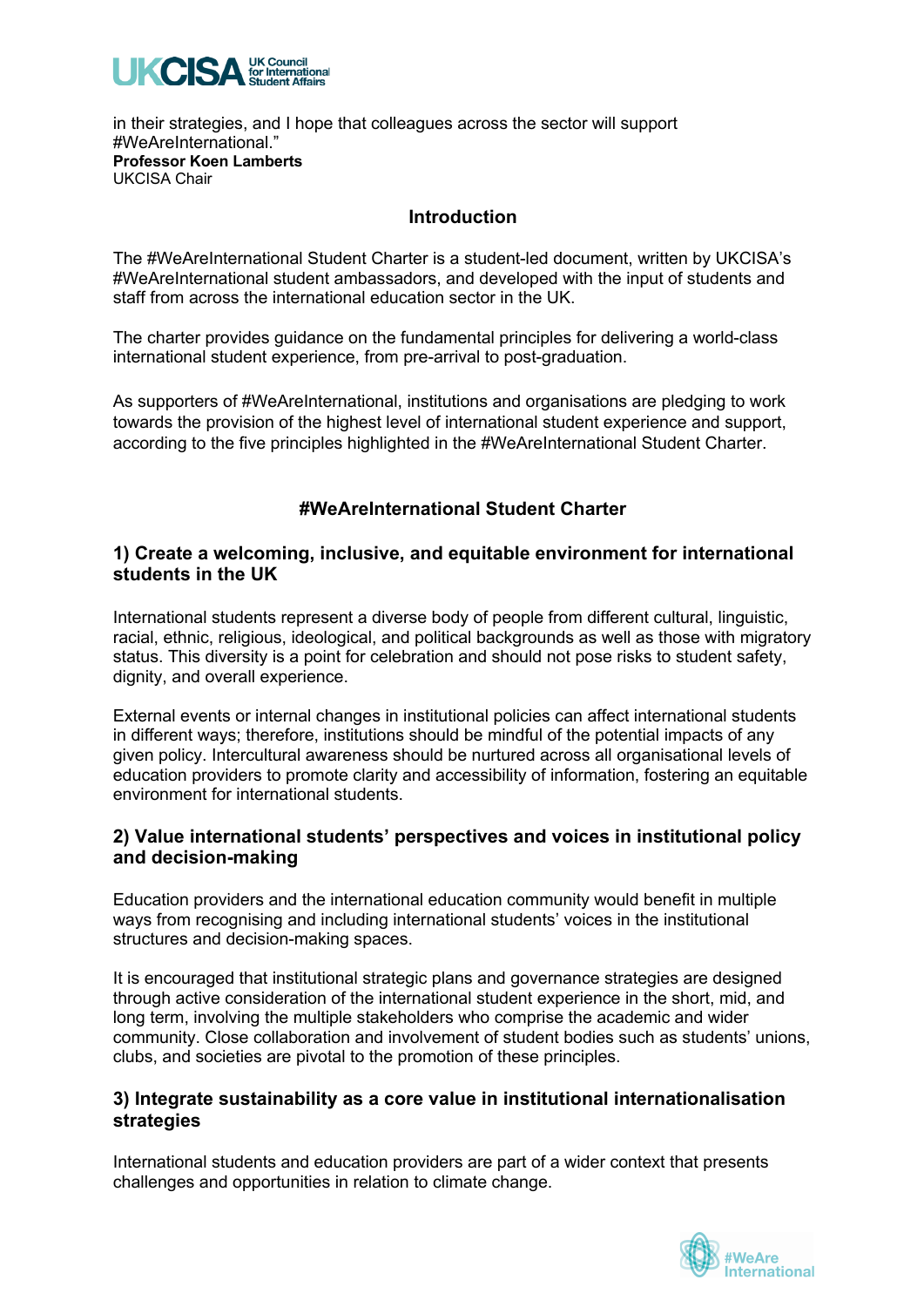

Providers should design strategies to address the climate crisis, involving international students as stakeholders in the decision-making process, and considering sustainable alternatives to any policies and practices that have potential negative impacts on the environment.

## **4) Monitor and evaluate existing available support and provision for international students on an ongoing basis**

Sustainable and impactful change in the international student experience comes from cohesive and interconnected actions and strategies rather than from ad hoc or occasional efforts.

Collaboration across teams as well as between staff and students should be used to evaluate current support; to identify new and enduring obstacles to a world-class international student experience; and to make available more robust data upon which decisions can be made.

## **5) Make available targeted support for international students in every area of the student experience**

It is recognised that international students face specific challenges and require different support from domestic students, in order to achieve parity of experience, and therefore targeted support should be considered at different stages of the international student experience:

#### **Visas and immigration**

As visa sponsors, education providers have a responsibility to ensure that international students have access within their institution to timely, accurate and consistent information on immigration-related issues, including application, arrival, entitlements, and responsibilities, signposting to external sources of information and advice where relevant.

Although international students understand that they must abide by immigration law, education providers should ensure that every effort is made to avoid immigration-related issues that have a negative impact on the student experience. Understanding the sensitive nature of information relating to migratory status, institutions should seek to communicate mindfully with prospective and enrolled students.

#### **Making a home in the UK**

As host institutions, education providers have an important role in supporting international students to navigate life in the UK, through the promotion of spaces and structures where international students can have access to straightforward information about key areas such as access to healthcare, accommodation, transport, and finances. Legal, cultural, and economic conditions of access to services in these areas can be challenging for international students, which makes institutional support crucial throughout the whole international student journey.

Institutions should also assist international students to navigate socially and culturally, by proactively facilitating the integration of domestic and international students, promoting the connection between current students and alumni, and publicising content from trusted sources that supports a safe, healthy, and positive international student experience.